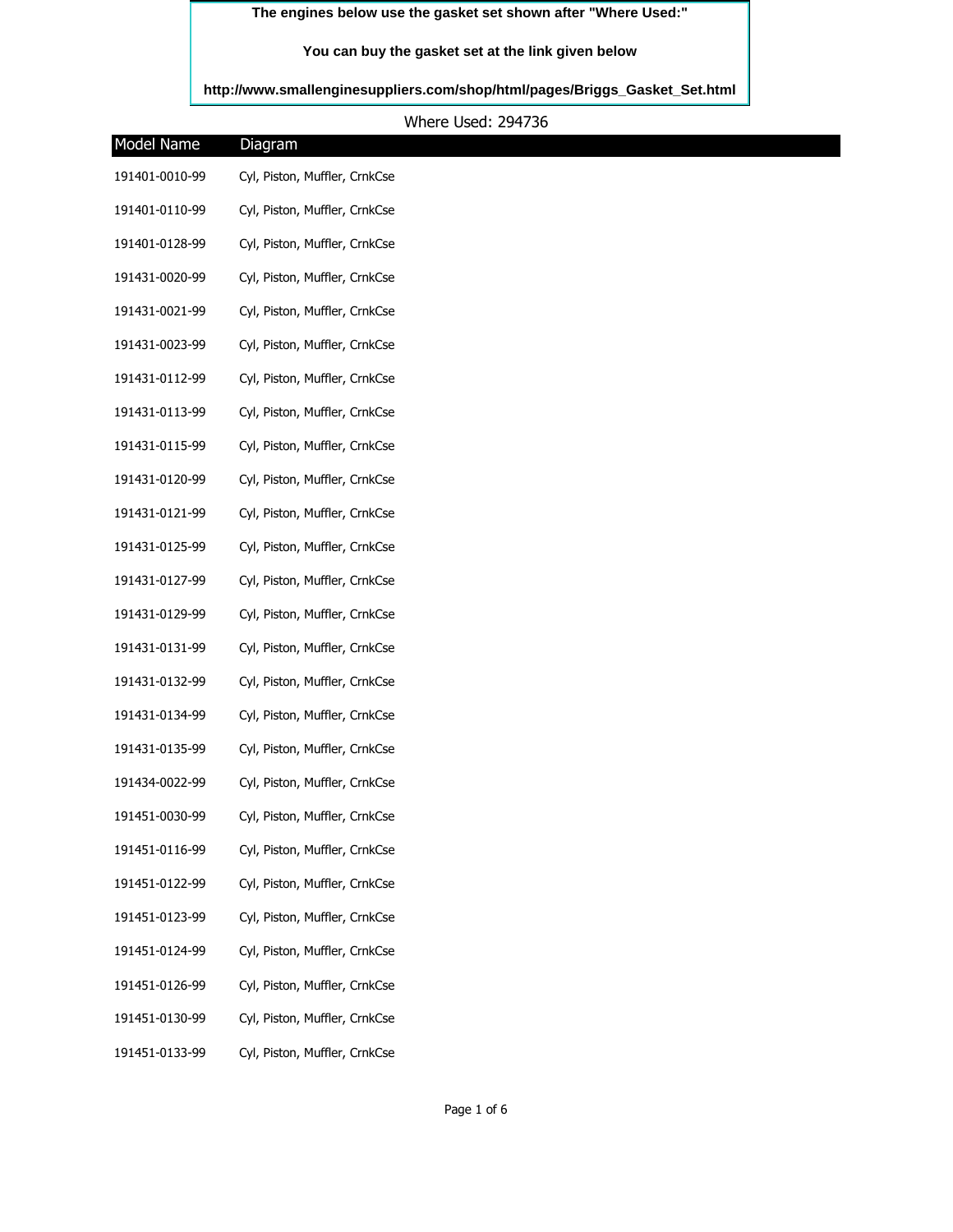- 191461-0040-99 Cyl, Piston, Muffler, CrnkCse
- 193401-0010-99 Cyl, Piston, Muffler, CrnkCse
- 193401-0110-99 Cyl, Piston, Muffler, CrnkCse
- 193401-0121-99 Cyl, Piston, Muffler, CrnkCse
- 193401-0125-99 Cyl, Piston, Muffler, CrnkCse
- 193401-0127-99 Cyl, Piston, Muffler, CrnkCse
- 193401-0134-99 Cyl, Piston, Muffler, CrnkCse
- 193401-0136-99 Cyl, Piston, Muffler, CrnkCse
- 193401-0137-99 Cyl, Piston, Muffler, CrnkCse
- 193401-0149-99 Cyl, Piston, Muffler, CrnkCse
- 193401-0153-99 Cyl, Piston, Muffler, CrnkCse
- 193402-0111-99 Cyl, Piston, Muffler, CrnkCse
- 193404-0150-99 Cyl, Piston, Muffler, CrnkCse
- 193431-0020-99 Cyl, Piston, Muffler, CrnkCse
- 193431-0112-99 Cyl, Piston, Muffler, CrnkCse
- 193431-0113-99 Cyl, Piston, Muffler, CrnkCse
- 193431-0115-99 Cyl, Piston, Muffler, CrnkCse
- 193431-0122-99 Cyl, Piston, Muffler, CrnkCse
- 193431-0123-99 Cyl, Piston, Muffler, CrnkCse
- 193431-0124-99 Cyl, Piston, Muffler, CrnkCse
- 193431-0126-99 Cyl, Piston, Muffler, CrnkCse
- 193431-0130-99 Cyl, Piston, Muffler, CrnkCse
- 193431-0133-99 Cyl, Piston, Muffler, CrnkCse
- 193431-0139-99 Cyl, Piston, Muffler, CrnkCse
- 193431-0140-99 Cyl, Piston, Muffler, CrnkCse
- 193431-0141-99 Cyl, Piston, Muffler, CrnkCse
- 193431-0142-99 Cyl, Piston, Muffler, CrnkCse
- 193431-0144-99 Cyl, Piston, Muffler, CrnkCse
- 193431-0145-99 Cyl, Piston, Muffler, CrnkCse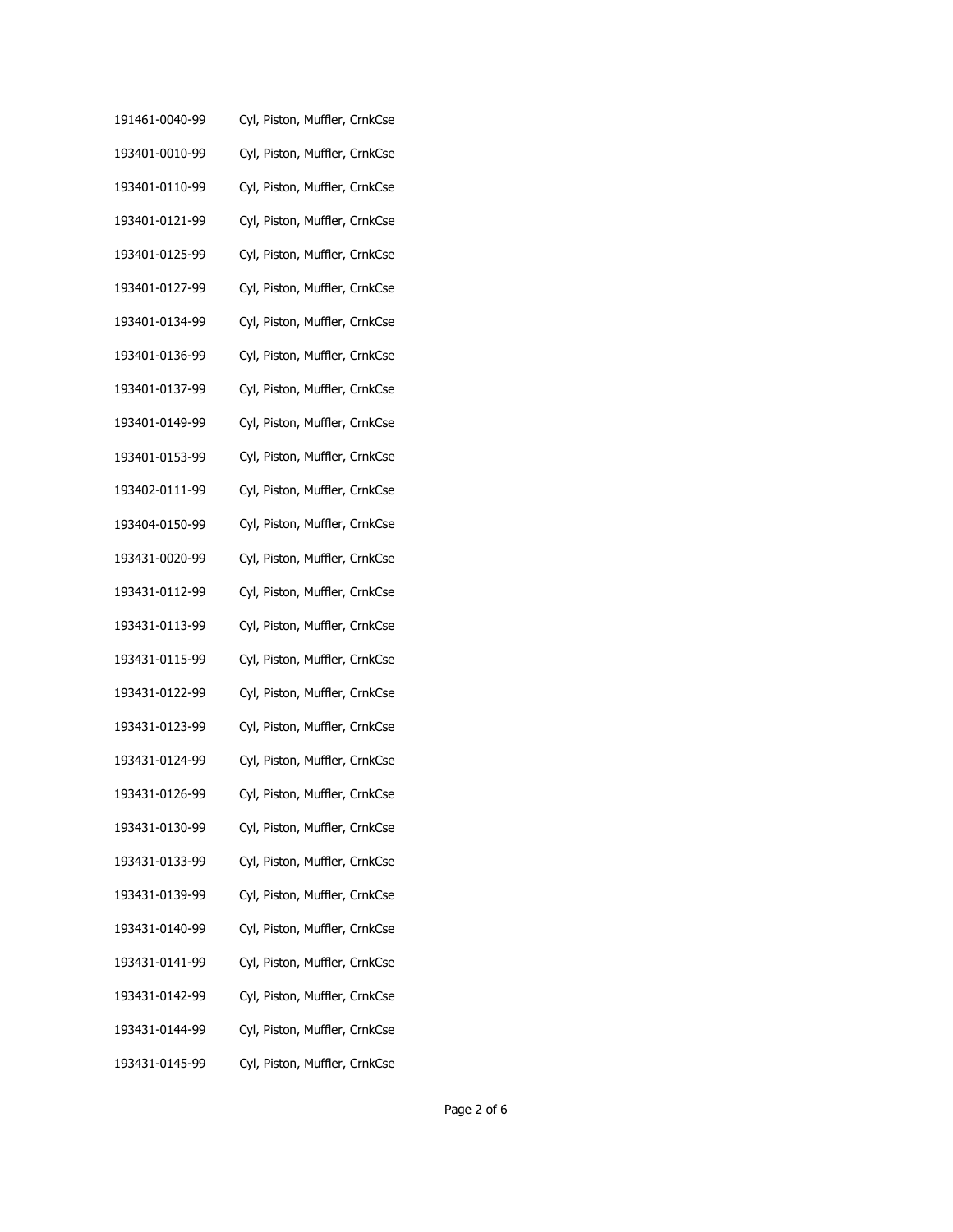- 193431-0146-99 Cyl, Piston, Muffler, CrnkCse
- 193431-0147-99 Cyl, Piston, Muffler, CrnkCse
- 193431-0148-99 Cyl, Piston, Muffler, CrnkCse
- 193431-0152-99 Cyl, Piston, Muffler, CrnkCse
- 193431-0154-99 Cyl, Piston, Muffler, CrnkCse
- 193431-0155-99 Cyl, Piston, Muffler, CrnkCse
- 193431-0157-99 Cyl, Piston, Muffler, CrnkCse
- 193432-0138-99 Cyl, Piston, Muffler, CrnkCse
- 193432-0151-99 Cyl, Piston, Muffler, CrnkCse
- 193451-0030-99 Cyl, Piston, Muffler, CrnkCse
- 193451-0116-99 Cyl, Piston, Muffler, CrnkCse
- 193451-0128-99 Cyl, Piston, Muffler, CrnkCse
- 193451-0129-99 Cyl, Piston, Muffler, CrnkCse
- 193451-0131-99 Cyl, Piston, Muffler, CrnkCse
- 193451-0132-99 Cyl, Piston, Muffler, CrnkCse
- 193451-0135-99 Cyl, Piston, Muffler, CrnkCse
- 193451-0143-99 Cyl, Piston, Muffler, CrnkCse
- 193451-0156-99 Cyl, Piston, Muffler, CrnkCse
- 200401-0010-99 Cylinder,Gear Case,Piston
- 200401-0019-99 Cylinder,Gear Case,Piston
- 200401-0110-99 Cylinder,Gear Case,Piston
- 200401-0121-99 Cylinder,Gear Case,Piston
- 200401-0122-99 Cylinder,Gear Case,Piston
- 200401-0139-99 Cylinder,Gear Case,Piston
- 200401-0152-99 Cylinder,Gear Case,Piston
- 200401-0156-99 Cylinder,Gear Case,Piston
- 200401-0162-99 Cylinder,Gear Case,Piston
- 200401-0167-99 Cylinder,Gear Case,Piston
- 200401-0169-99 Cylinder,Gear Case,Piston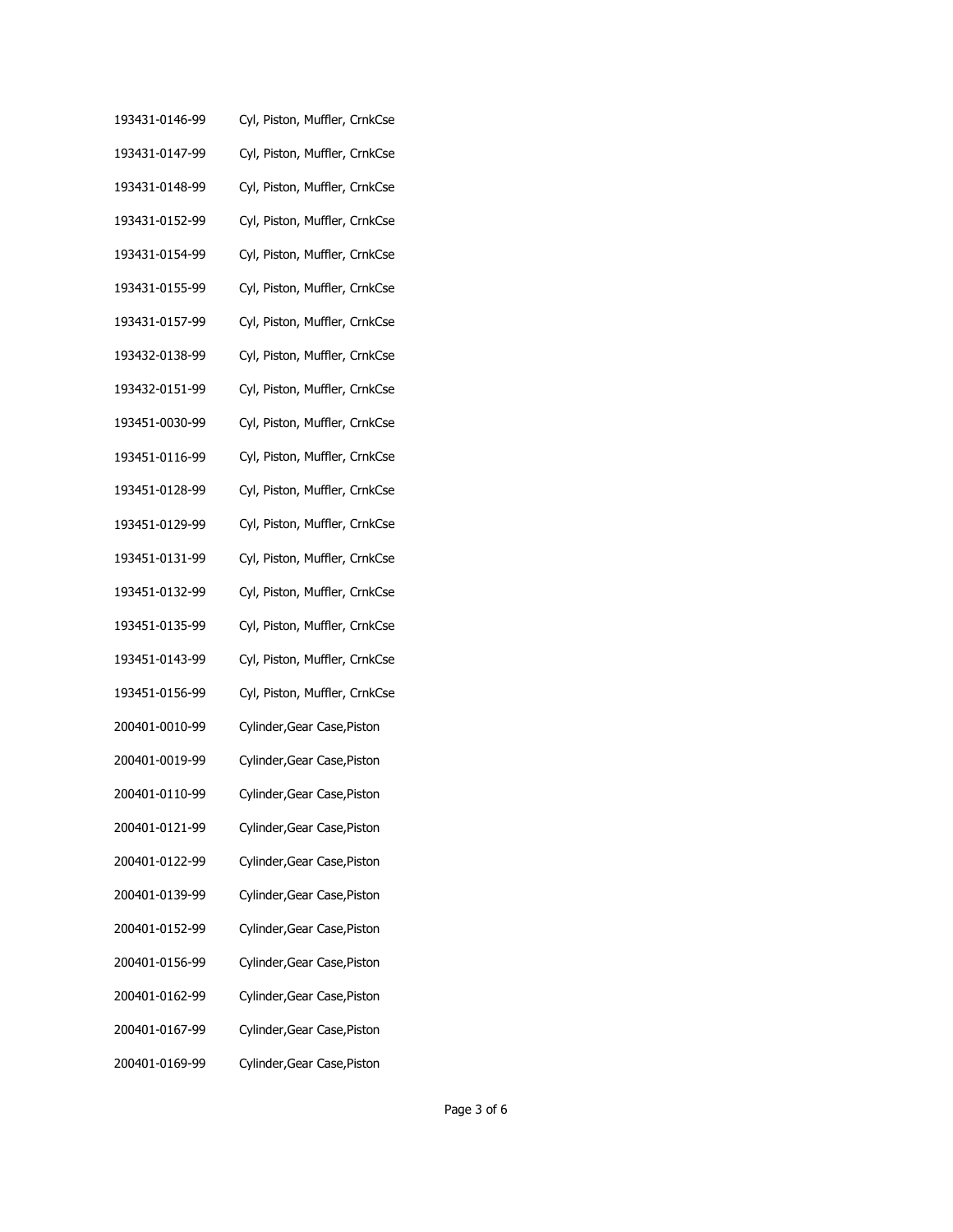| 200401-0174-99 | Cylinder, Gear Case, Piston |
|----------------|-----------------------------|
| 200401-0181-99 | Cylinder, Gear Case, Piston |
| 200401-0190-99 | Cylinder, Gear Case, Piston |
| 200402-0022-99 | Cylinder, Gear Case, Piston |
| 200402-0111-99 | Cylinder, Gear Case, Piston |
| 200402-0194-99 | Cylinder, Gear Case, Piston |
| 200404-0118-99 | Cylinder, Gear Case, Piston |
| 200404-0164-99 | Cylinder, Gear Case, Piston |
| 200411-0126-99 | Cylinder, Gear Case, Piston |
| 200414-0127-99 | Cylinder, Gear Case, Piston |
| 200431-0020-99 | Cylinder, Gear Case, Piston |
| 200431-0021-99 | Cylinder, Gear Case, Piston |
| 200431-0023-99 | Cylinder, Gear Case, Piston |
| 200431-0112-99 | Cylinder, Gear Case, Piston |
| 200431-0113-99 | Cylinder, Gear Case, Piston |
| 200431-0115-99 | Cylinder, Gear Case, Piston |
| 200431-0120-99 | Cylinder, Gear Case, Piston |
| 200431-0123-99 | Cylinder, Gear Case, Piston |
| 200431-0124-99 | Cylinder, Gear Case, Piston |
| 200431-0125-99 | Cylinder, Gear Case, Piston |
| 200431-0130-99 | Cylinder, Gear Case, Piston |
| 200431-0131-99 | Cylinder, Gear Case, Piston |
| 200431-0135-99 | Cylinder, Gear Case, Piston |
| 200431-0136-99 | Cylinder, Gear Case, Piston |
| 200431-0137-99 | Cylinder, Gear Case, Piston |
| 200431-0138-99 | Cylinder, Gear Case, Piston |
| 200431-0140-99 | Cylinder, Gear Case, Piston |
| 200431-0143-99 | Cylinder, Gear Case, Piston |
| 200431-0144-99 | Cylinder, Gear Case, Piston |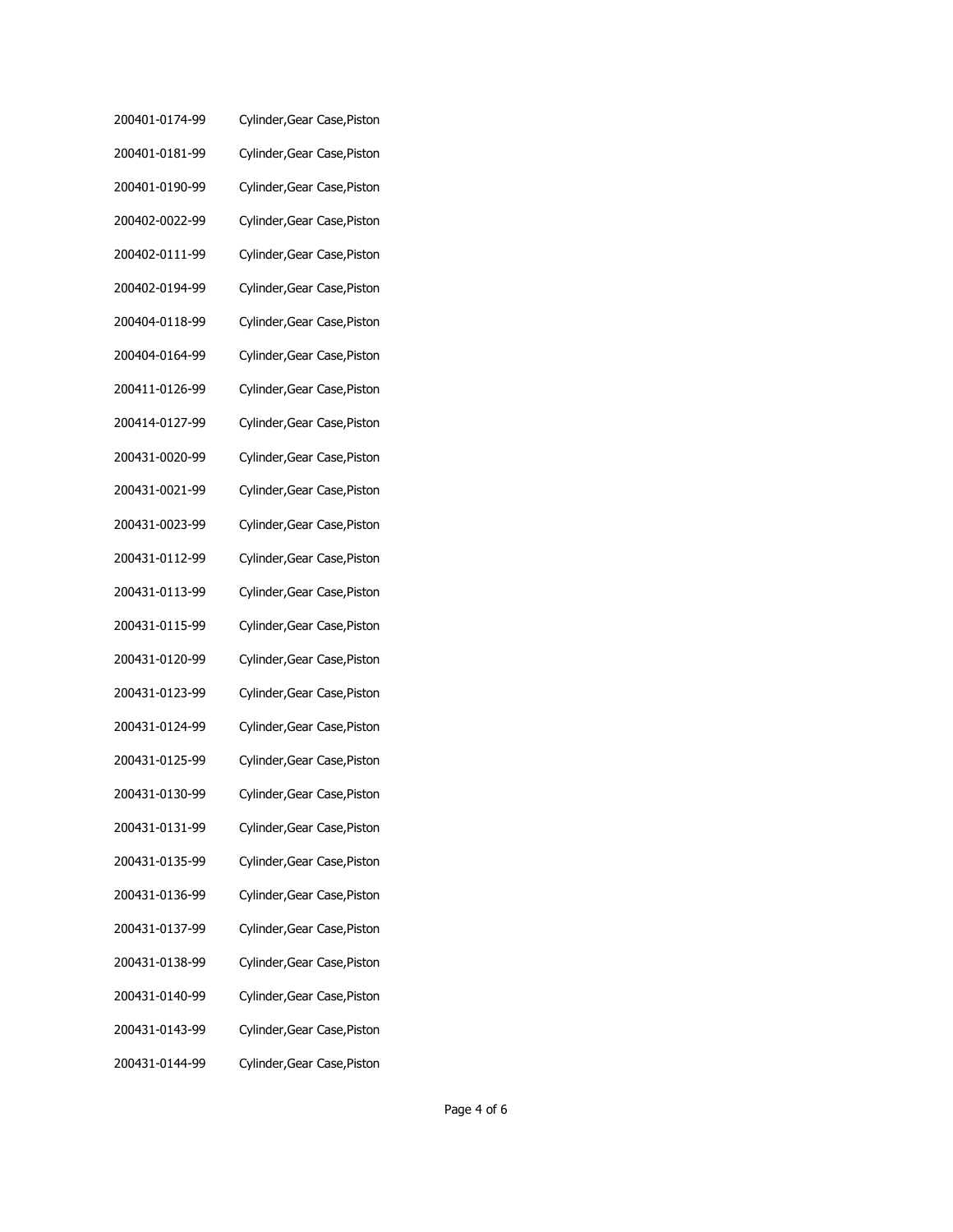| 200431-0145-99 | Cylinder, Gear Case, Piston |
|----------------|-----------------------------|
| 200431-0146-99 | Cylinder, Gear Case, Piston |
| 200431-0148-99 | Cylinder, Gear Case, Piston |
| 200431-0153-99 | Cylinder, Gear Case, Piston |
| 200431-0155-99 | Cylinder, Gear Case, Piston |
| 200431-0158-99 | Cylinder, Gear Case, Piston |
| 200431-0159-99 | Cylinder, Gear Case, Piston |
| 200431-0160-99 | Cylinder, Gear Case, Piston |
| 200431-0161-99 | Cylinder, Gear Case, Piston |
| 200431-0163-99 | Cylinder, Gear Case, Piston |
| 200431-0165-99 | Cylinder, Gear Case, Piston |
| 200431-0166-99 | Cylinder, Gear Case, Piston |
| 200431-0168-99 | Cylinder, Gear Case, Piston |
| 200431-0171-99 | Cylinder, Gear Case, Piston |
| 200431-0172-99 | Cylinder, Gear Case, Piston |
| 200431-0177-99 | Cylinder, Gear Case, Piston |
| 200431-0178-99 | Cylinder, Gear Case, Piston |
| 200431-0179-99 | Cylinder, Gear Case, Piston |
| 200431-0182-99 | Cylinder, Gear Case, Piston |
| 200431-0185-99 | Cylinder, Gear Case, Piston |
| 200431-0187-99 | Cylinder, Gear Case, Piston |
| 200431-0188-99 | Cylinder, Gear Case, Piston |
| 200431-0195-99 | Cylinder, Gear Case, Piston |
| 200431-0199-99 | Cylinder, Gear Case, Piston |
| 200432-0060-99 | Cylinder, Gear Case, Piston |
| 200432-0141-99 | Cylinder, Gear Case, Piston |
| 200451-0030-99 | Cylinder, Gear Case, Piston |
| 200451-0116-99 | Cylinder, Gear Case, Piston |
| 200451-0128-99 | Cylinder, Gear Case, Piston |